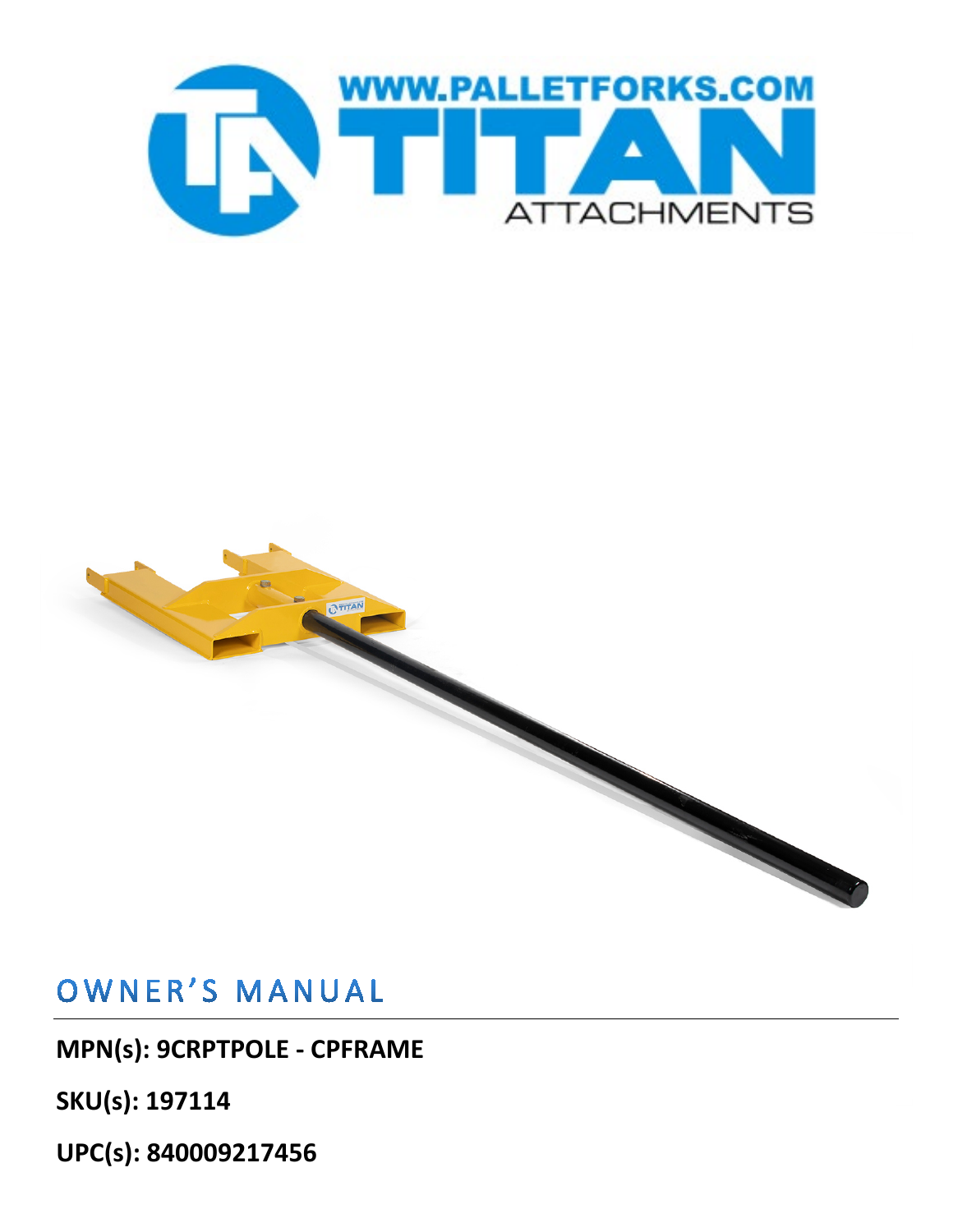

| <b>KEY</b> | <b>BOX</b>       | <b>DESCRIPTION</b>                      | QTY |
|------------|------------------|-----------------------------------------|-----|
|            | <b>BOX 1</b>     | <b>9CRPTPOLE 01 - CARPET POLE FRAME</b> |     |
| (2)        | BOX <sub>2</sub> | 9CRPTPOLE-02 - 9 FT Ø75 MM SOLID ROD    |     |
| (3)        | BOX <sub>1</sub> | 9CRPTPOLE-03 - LOCK PIN                 |     |
| (4)        | BOX <sub>1</sub> | 9CRPTPOLE-04 - LYNCH PIN                |     |
| (5)        | BOX <sub>1</sub> | 9CRPTPOLE-05 - M24X130 MM NUT           |     |

### ASSEMBLY INSTRUCTIONS

− No Assembly Instructions Required.